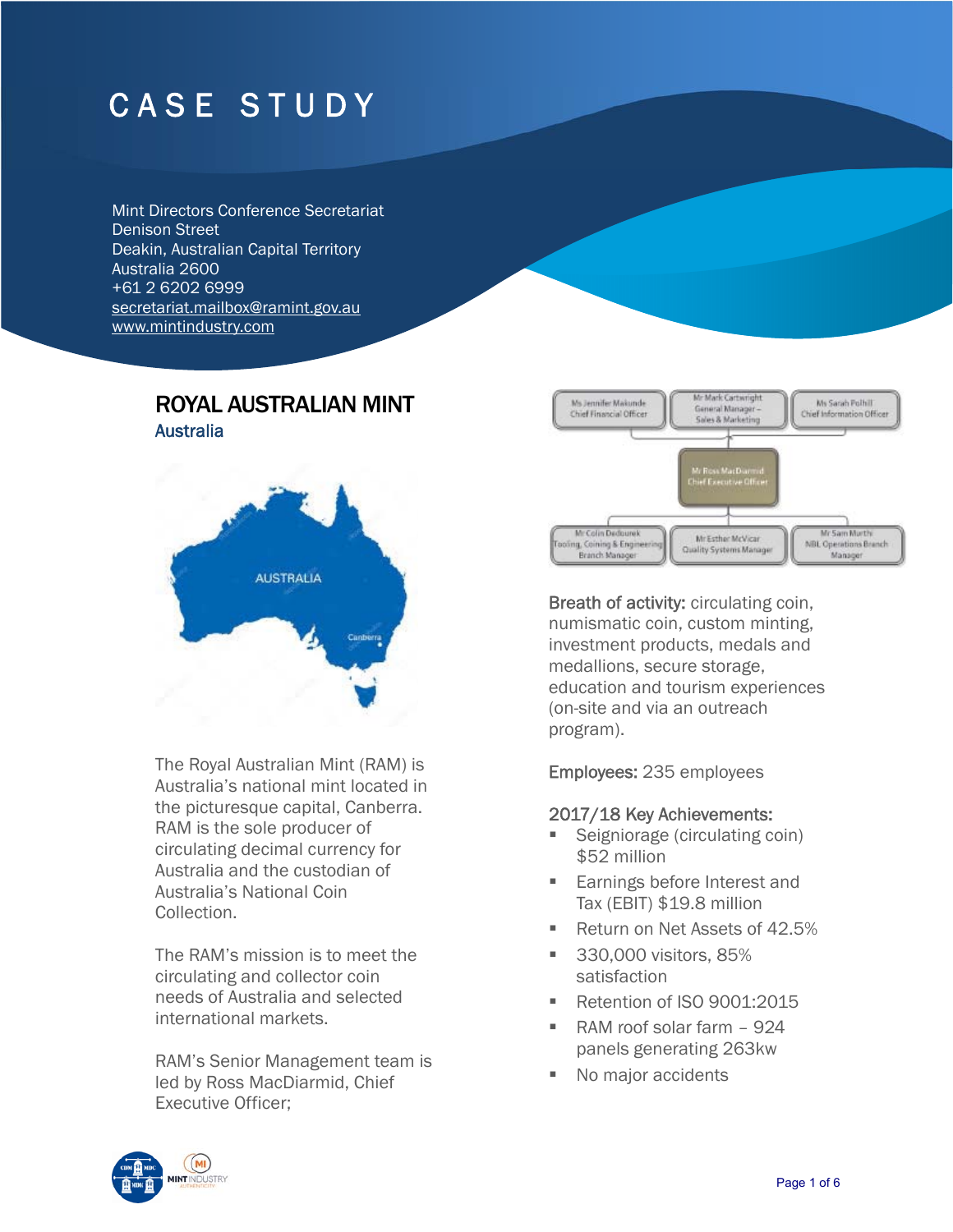- 11 employees completed the RAM Leadership Program and 12 employees graduated from the RAM English Class
- The Mint was successful in winning a local export award for the fifth year in a row and four international coin and packaging awards.

Key Challenge: to sustainably reinvent/diversify in the wake of a continuing decline in the demand for circulating coin.

## Two Most Innovative Products



 *2018 \$5 Silver Nickel Plated Coloured Proof AC/DC Coin* 

Celebrating the 45th anniversary of Australian rock royalty, the RAM in the spirit of AC/DC and their hit single 'Thunderstruck' partnered with Questacon, Australia's National Science and Technology



Centre to strike its AC/DC coins with a bolt of man-made lightning.



*2018 \$100 Gold Proof Domed Coin – 1812 A New Map of the World* 

Following on from RAM's Celestial Domed series, the RAM captured the excitement of an age of discovery featuring depictions of the Eastern Hemisphere based on historic and rare map that displays Captain Cook's tracks and discoveries.

This coin won *Most Beautiful Coin, Gold Commemorative Coin* Category at the 30<sup>th</sup> Mint Directors Conference in Seoul, Korea.

#### Most Innovative Program

The RAM's most innovative program was released late in December 2018, Australia's Dollar Discovery (www.dollardiscovery.com.au)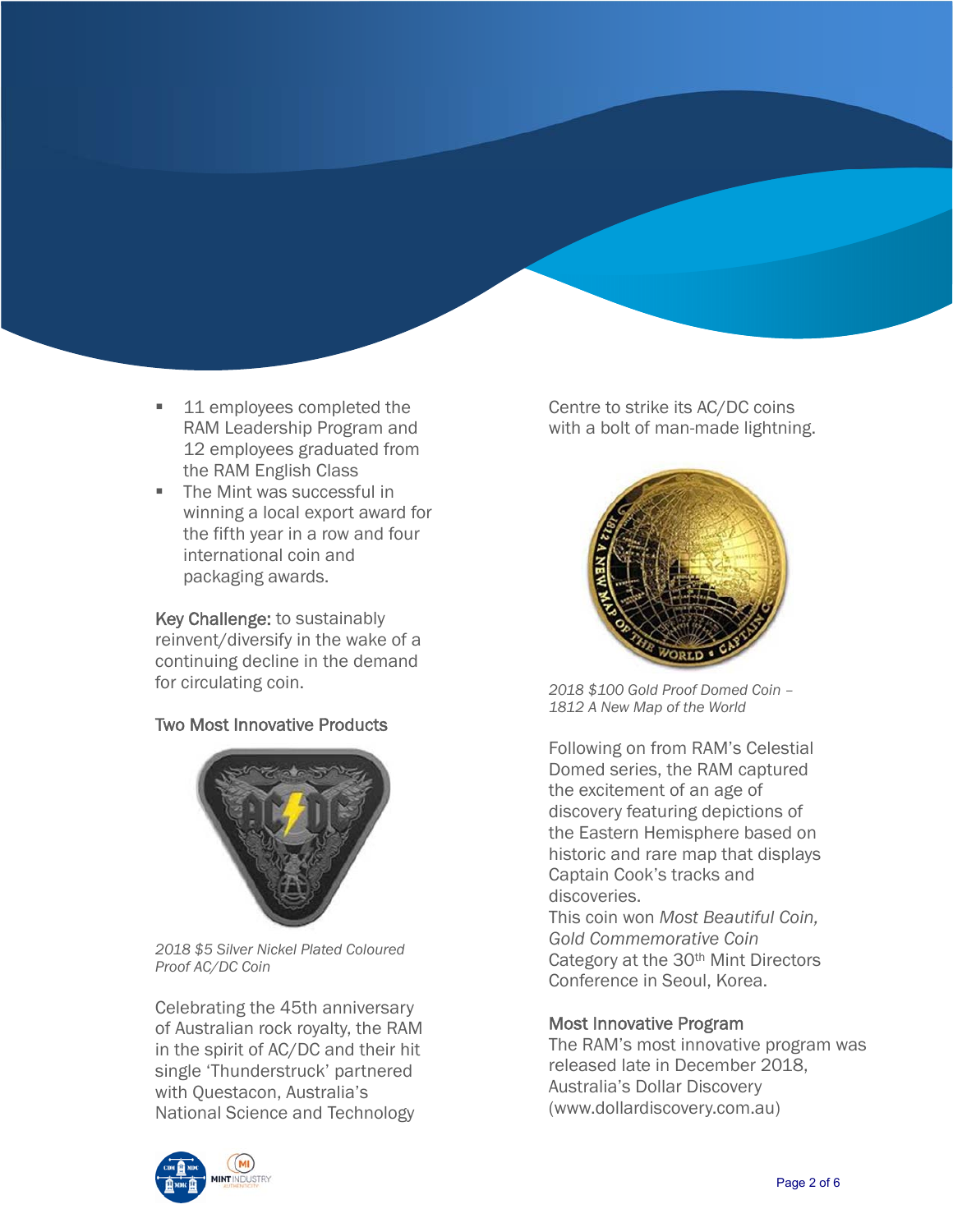



In celebration of the Australian \$1 Dollar turning 35 years old, the RAM has conducted a nation-wide treasure hunt to locate specially marked \$1 dollar coins.

## **Conclusion**

While the demand for circulating coin will continue to fall but at a slower rate, the growth in the noncirculating coin market, otherwise known as the commercial business, will continue with an expectation of a 200% plus growth rate in revenue in the next three years

#### Further Information

Royal Australian Mint Denison Street Deakin, Australian Capital Territory 2600 Australia P: +61 2 6202 6999 E: info@ramint.gov.au W: www.ramint.gov.au

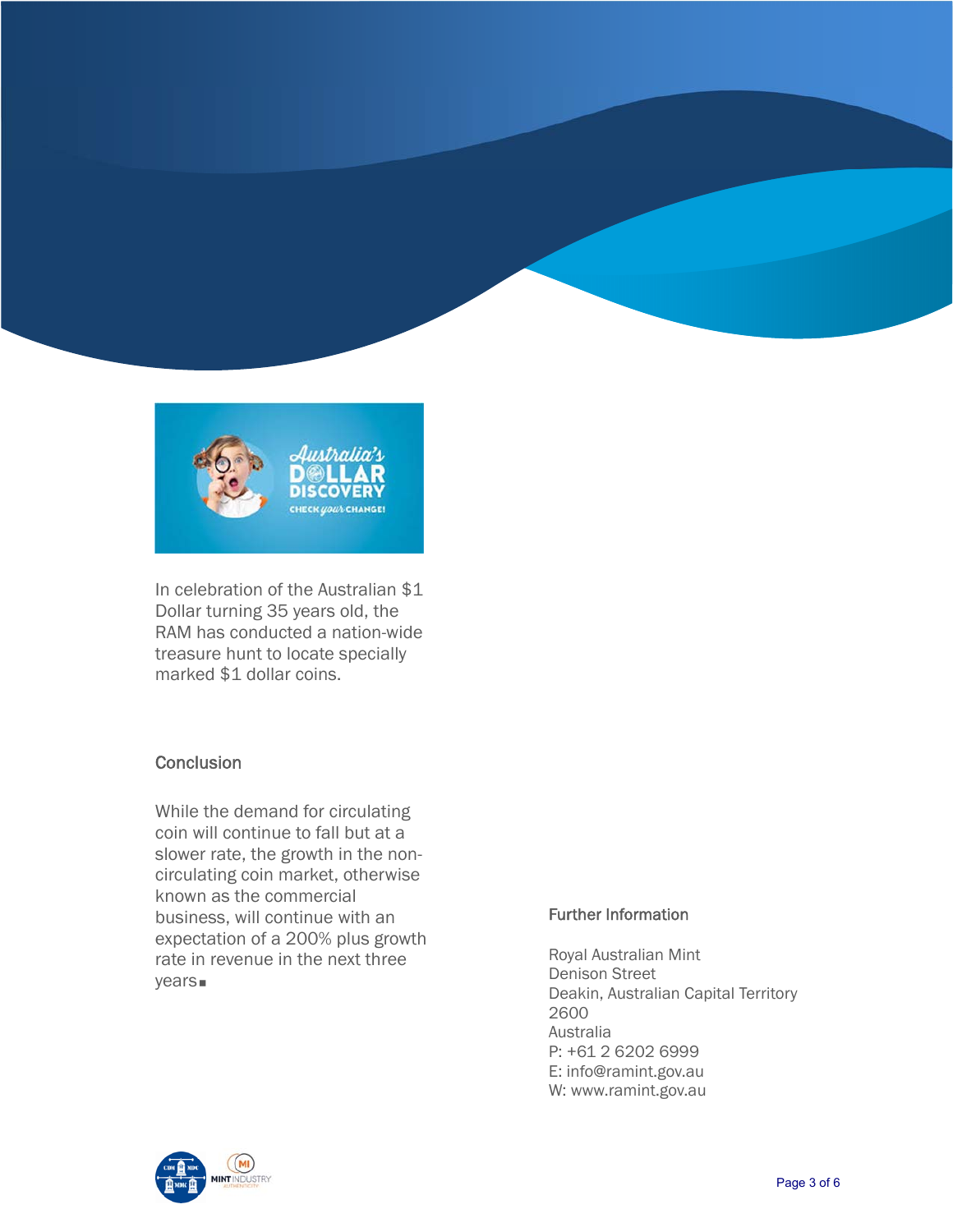# Royal Australian Mint Ĺ Outreach Education Program

As part of its community obligation the Royal Australian Mint (the Mint) in 2016 initiated an outreach education and pop-up shop program. This involved travelling to over 70 regional towns and cities right across Australia (refer to map)

í

and with a pop up shop and in some cases a specific education program in schools, the Mint has interacted with over 70,000 people that otherwise would not have visited the Mint in Canberra – Australia's Capital City.



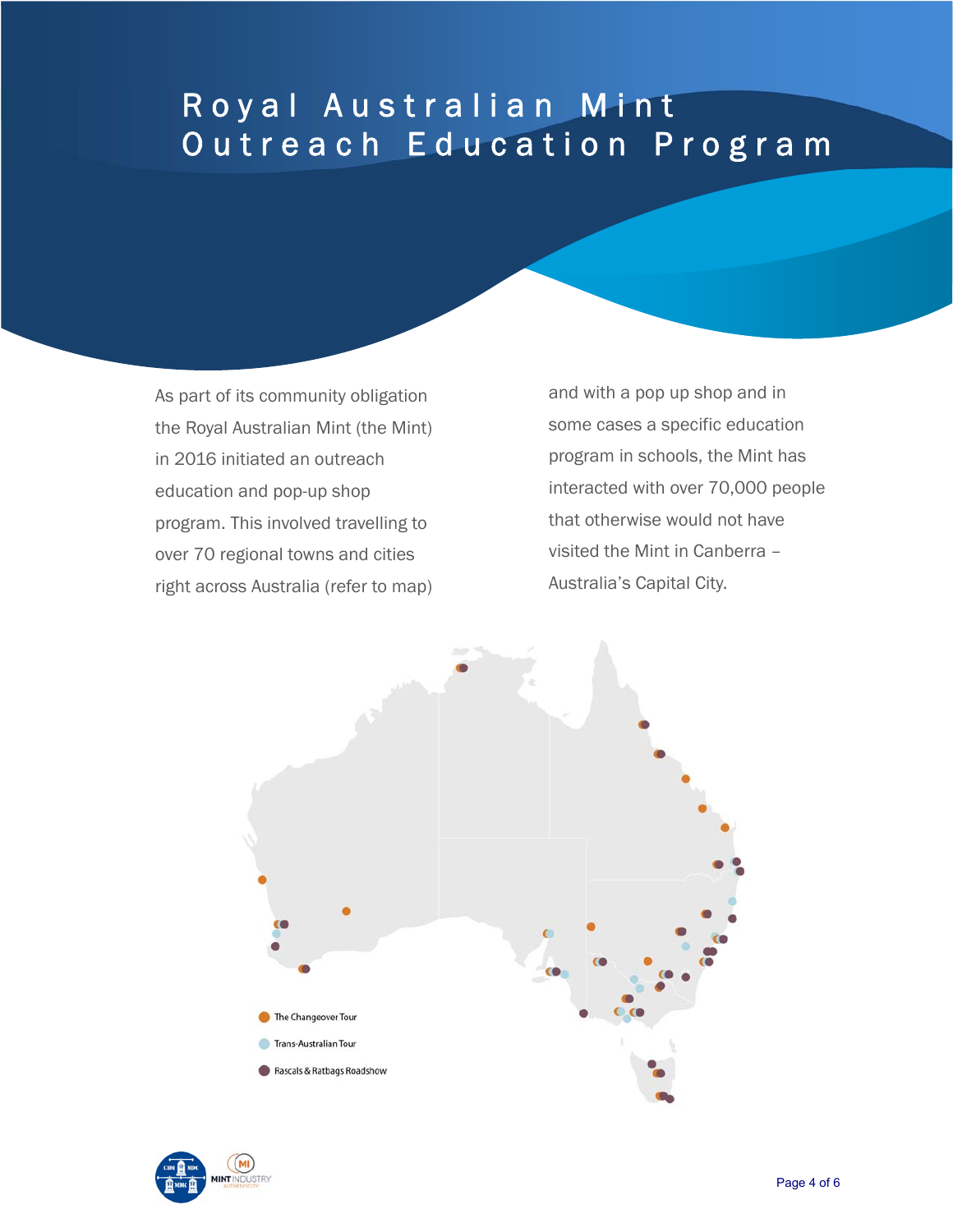Using an annual theme celebrating or recognising something unique about Australia's history the Mint not only makes these coins with a Mintmark available specifically from the Mint in Canberra but also exclusively provides these coins through the pop-up shops. A list of those programs and images is detailed below.

Not only do we make these coins available we also take out a mobile press for people to Mint their own coins, sell other releases and often do a coin swap for a particular \$1 or \$2 coins release.

The *Change Ove*r tour – celebrating 50 years since the introduction of decimal currency in Australia - 2016



The *Trans-Australian Railway* - celebrating the railway line from the east to the west coast of Australia – 2017